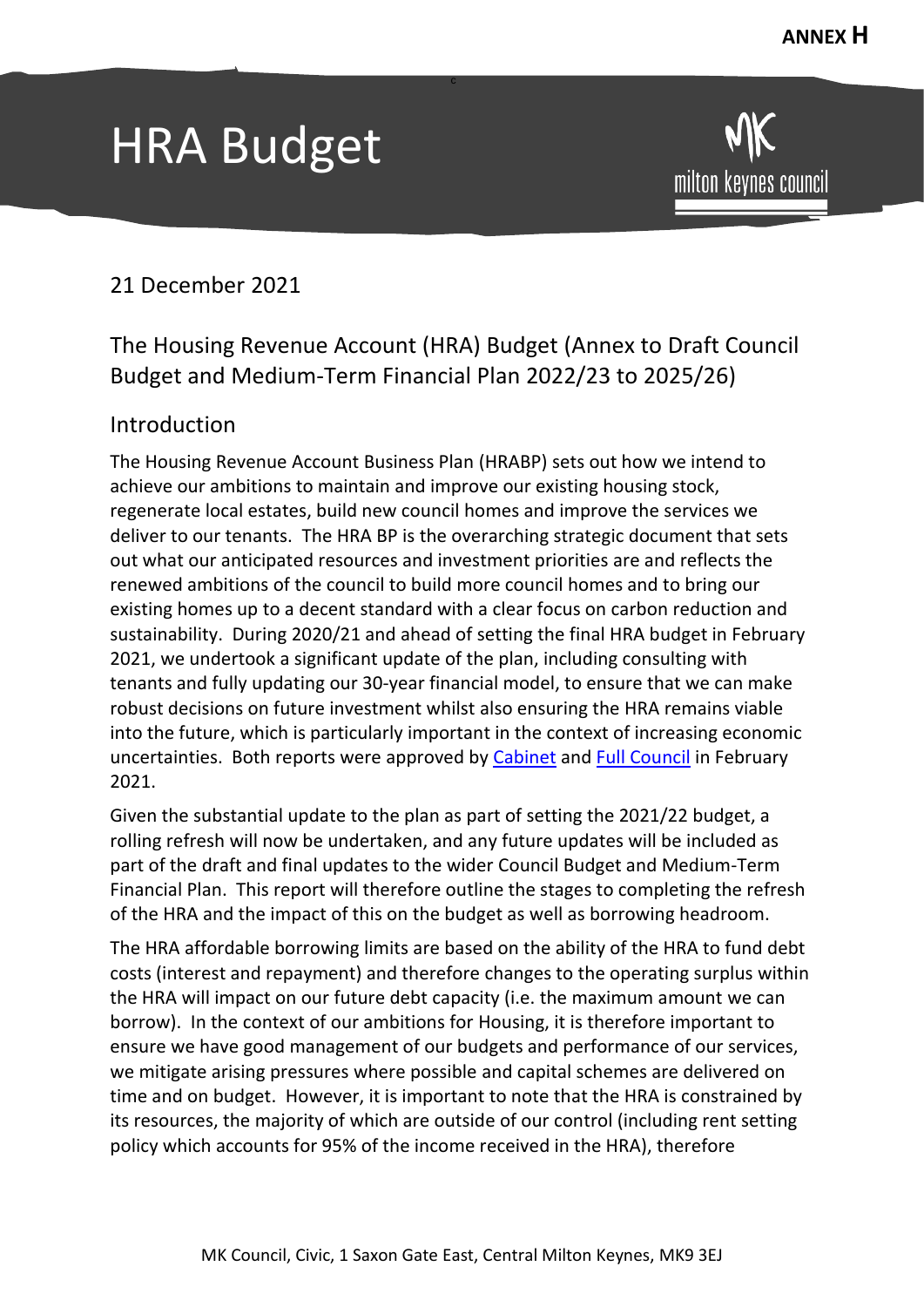prioritisation of investments will be required to ensure that the borrowing headroom is not breached and the HRA remains financially viable into the long term.

# 1. HRA Draft Budget Overview – Medium Term Financial Plan

- 1.1 The HRA is a ring-fenced account this means that any resources generated (made up of a combination of tenants' rent and service charges, capital receipts and prudent levels of debt finance) can only be spent on specific expenditure as determined in the Department of Levelling Up, Housing & Communities "Operation of the HRA Ring-Fence" guidance, last updated in November 2020.
- 1.2 The first stage to setting the HRA budget is to establish all associated costs of running the service, including staffing costs, revenue repair costs as well as its resources (namely tenants' rent and service charges), allowing for periods of voids and bad debts.
- 1.3 The draft adjustments to the revenue budget total (£2.506m) in 2022/23, i.e., a reduction in revenue costs / additional income and (£10.355m) across the MTFP, summarised as follows (together with the full detail which is shown in section 6.3).

|                                                 | 2022/23 | 2023/24 | 2024/25 | 2025/26 |
|-------------------------------------------------|---------|---------|---------|---------|
| <b>Summary of Revenue Adjustments</b>           | £m      | £m      | £m      | £m      |
| <b>Contractual &amp; Inflationary Pressures</b> | 0.740   | 0.654   | 0.516   | 0.530   |
| <b>General Pressures</b>                        | 1.527   | (0.120) | (0.365) | 0.000   |
| <b>Reversal of Previous One-Off Costs</b>       | (2.539) | 0.000   | 0.000   | 0.000   |
| Savings / Budget Reductions                     | (0.150) | (0.050) | (0.070) | 0.000   |
| <b>Stock Adjustments</b>                        | (0.213) | (1.053) | (0.230) | 0.263   |
| <b>Rent Increases</b>                           | (1.912) | (2.780) | (2.206) | (2.040) |
| <b>Technical Budget Amendments</b>              | 0.000   | 0.000   | 0.000   | 0.000   |
| <b>Treasury Management</b>                      | 0.044   | (0.397) | (0.509) | 0.000   |
| Revenue Contribution to Capital                 | 2.506   | 3.747   | 2.859   | 1.243   |
| <b>Total</b>                                    | 0.000   | 0.000   | 0.000   | 0.000   |

• The reconciling adjustments between the Business Plan and the MTFP are included in Rent Increases above but have been fully allocated against the individual cost headings within the draft MTFP.

1.4 A full summary of the core assumptions within the business plan, including rationale for changes and overall impact of any changes on the business plan period, are included in section 6.4 and a summary of the main changes are as follows:

| Area      | Comments                                                             |
|-----------|----------------------------------------------------------------------|
| Inflation | Both cost and income inflation have been increased in line with the  |
| (CPI)     | actual September 2021 inflation rates, and latest forecasts from our |
|           | Treasury Advisors. This is driven by the wider economic outlook.     |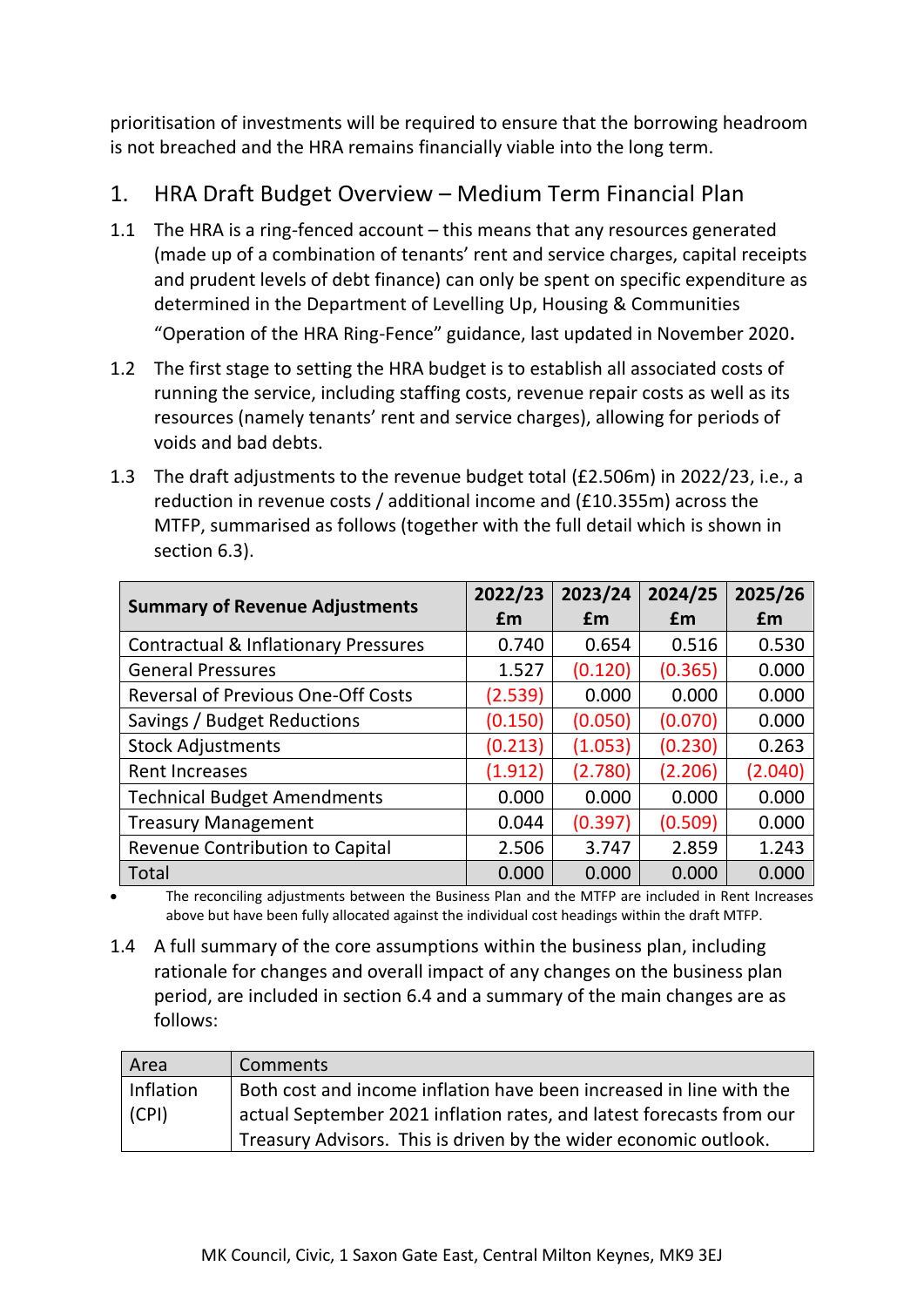| Provision      | Voids performance is currently a challenging area of operation. Both    |
|----------------|-------------------------------------------------------------------------|
| for Voids      | MKC and the contractor are working together to find a solution to       |
|                | the issues we currently face but with several voids classed as major,   |
|                | this will take time to reduce. As such, an increase in voids has been   |
|                | reflected in the early years of the BP but with a target set to reduce  |
|                | the voids rate over a five-year period.                                 |
| Prudential     | The base level of the minimum balance remains the same, however         |
| Minimum        | an inflationary increase is now being applied to this for future years, |
| <b>Balance</b> | which requires an additional contribution from revenue on an            |
|                | annual basis (linked to the inflation increases).                       |
| Provision      | Another area of concern given the current economic climate with         |
| for Bad        | regards to inflation and upcoming tax increases and the impact this     |
| Debts          | may have on tenants. As such, the bad debt provision for the first      |
|                | three years has been increased before reducing back down to             |
|                | current levels.                                                         |
| Loss of        | Significant future investment is required in existing Housing Stock to  |
| <b>Stock</b>   | maintain current, and future decency. We have several major voids       |
|                | and we are currently developing an Asset Management Strategy            |
|                | (AMS) which will inform future investment decisions, and this may       |
|                | result in removal of stock.                                             |

### 1.5 Housing Revenue Account 2021/22 and 2022/23 Budgets:

|                                         | <b>Approved</b><br>2021/22 | <b>Forecast</b><br>2021/22 | <b>Forecast</b><br>2021/22 | Proposed<br>2022/23 |
|-----------------------------------------|----------------------------|----------------------------|----------------------------|---------------------|
| <b>HRA Budgets</b>                      | <b>Budget</b>              | <b>Outturn</b>             | <b>Variance</b>            | <b>Budget</b>       |
|                                         | £m                         | £m                         | £m                         | £m                  |
| <b>Dwelling Rents</b>                   | (53.925)                   | (53.661)                   | 0.264                      | (56.653)            |
| <b>Non-Dwelling Rents</b>               | (0.319)                    | (0.319)                    |                            | (0.319)             |
| Leaseholders' Service Charges           | (0.800)                    | (0.800)                    |                            | (0.793)             |
| Fees & Charges                          | (1.406)                    | (1.406)                    |                            | (1.395)             |
| <b>Interest Receivable</b>              | (0.069)                    | (0.069)                    |                            | (0.051)             |
| <b>Total Income</b>                     | (56.519)                   | (56.255)                   | 0.264                      | (59.211)            |
| Repairs & Maintenance                   | 10.864                     | 11.213                     | 0.349                      | 11.162              |
| <b>General Management</b>               | 13.061                     | 12.024                     | (1.037)                    | 11.699              |
| <b>Special Services</b>                 | 3.158                      | 3.182                      | 0.024                      | 3.264               |
| Rents, Rates, Taxes & Other Charges     | 0.043                      | 0.369                      | 0.326                      | 0.294               |
| Depreciation and Impairment             | 13.800                     | 13.800                     |                            | 13.995              |
| <b>Bad Debts Provision</b>              | 0.614                      | 0.427                      | (0.187)                    | 0.847               |
| <b>Capital Transfers</b>                | 4.230                      | 4.491                      | 0.261                      | 6.156               |
| Interest & Repayment of Debt            | 10.749                     | 10.749                     |                            | 11.726              |
| <b>Revenue Contribution to Balances</b> | 0.000                      | 0.000                      | 0.000                      | 0.068               |
| <b>Total Expenditure</b>                | 56.519                     | 56.255                     | (0.264)                    | 59.211              |
| <b>Total Housing Revenue Account</b>    | 0                          | 0                          | 0                          | 0                   |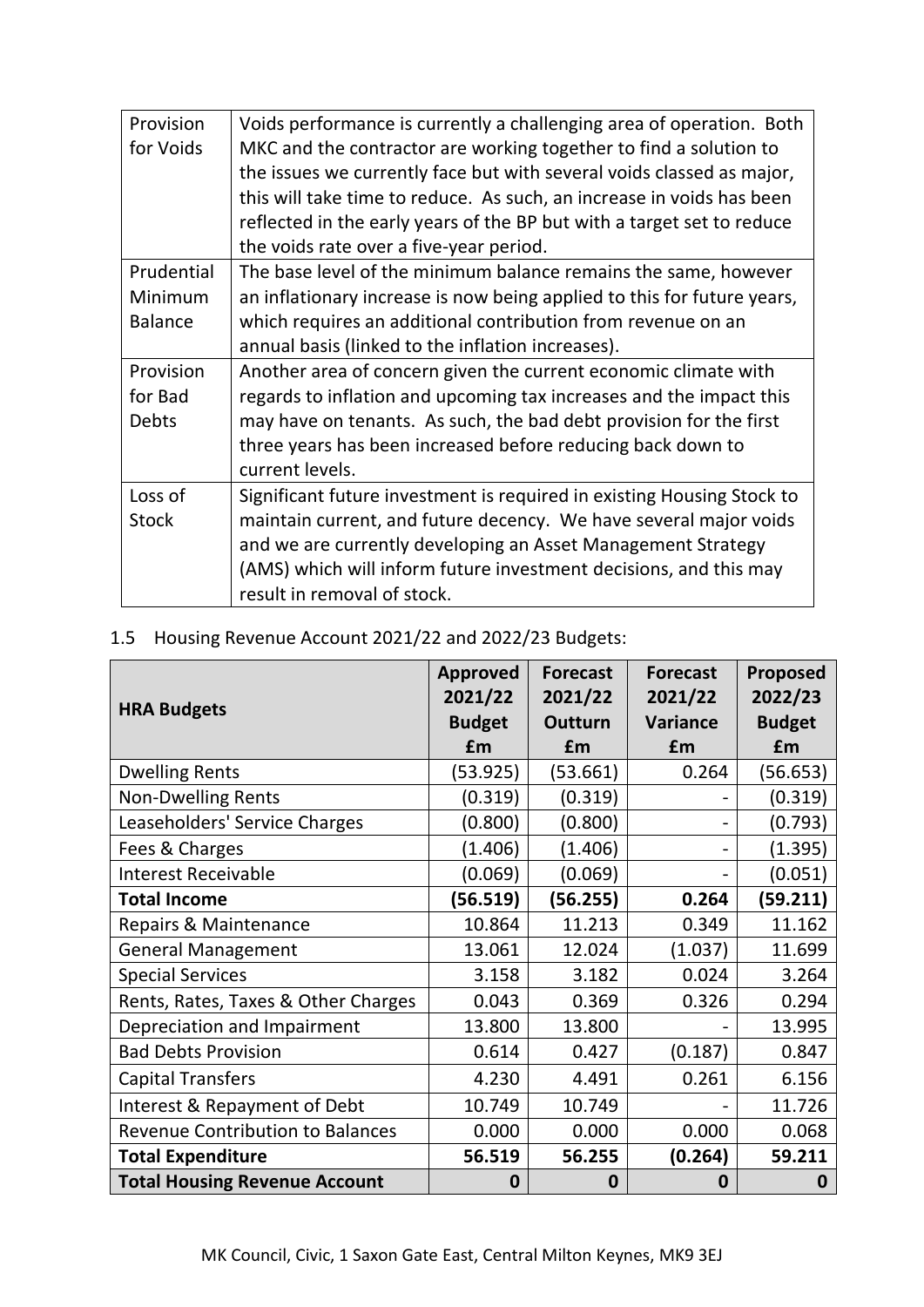\*Special services includes: cleaning and caretaking and sheltered housing

- 1.6 We must also set aside a prudent level for ongoing stock component replacement (bathrooms, kitchens, energy components etc.) and this is shown as "Depreciation and Impairment" in the budget summary.
- 1.7 Given that we have earmarked all uncommitted reserves in the HRA to improve the condition of our existing housing stock, any new capital development schemes or changes to existing schemes that come forward, will be funded by borrowing. In the budget, we must be able to finance the interest costs associated with this borrowing, as well as set aside a prudent amount for repayment of debt. This is shown as "Interest and Repayment of Debt" in the budget summary. We also must increase our prudent minimum reserves annually, in line with inflation to reflect the increased cost based and therefore risk, in the HRA. This element is shown as "Revenue Contribution to Balances".
- 1.8 Should there be any surplus revenue funds, when all the above costs are considered, any excess will be transferred to capital to fund our ongoing planned maintenance programme, as well as reduce any future borrowing costs.

#### 2. HRA Budget Setting Approach

- 2.1 The setting of the HRA budget for the medium term (22/23 to 25/26) and the 30-year business plan period will take place in two stages.
- 2.2 The first stage will involve a refresh of all core assumptions within the plan (contractual and pay inflation, rent increases, per Government rent setting policy), a refresh of any pre-agreed pressures and savings (that have an impact on the current MTFP) and other pressures which cannot be avoided or mitigated. The business plan will also be updated to include any development schemes that were approved during the year, since the budget was set. This substantially forms the draft budget presented in this report.
- 2.3 The second stage of updates will include a full review of the capital programme, any choice revenue pressures and the impact these have on the HRA debt cap and borrowing headroom. The capital programme review will include a review of our planned maintenance programme for existing stock and our new build and regeneration programmes, whereby we will reassess the timing on delivery of schemes (including any slippage), overall costs and inclusion of new schemes that have been approved internally between the draft and final budget.
- 2.4 The HRA's ability to invest in new capital schemes is constrained by its ability to service its debt and repay its borrowings, which is determined after the core revenue budget is set. Any available headroom at the time of setting the final budget in February 2022, will be available for new schemes that can come forward and be agreed in-year (subject to overall scheme value for money assessment and an assessment of the impact any scheme will have on the 30 year business plan period).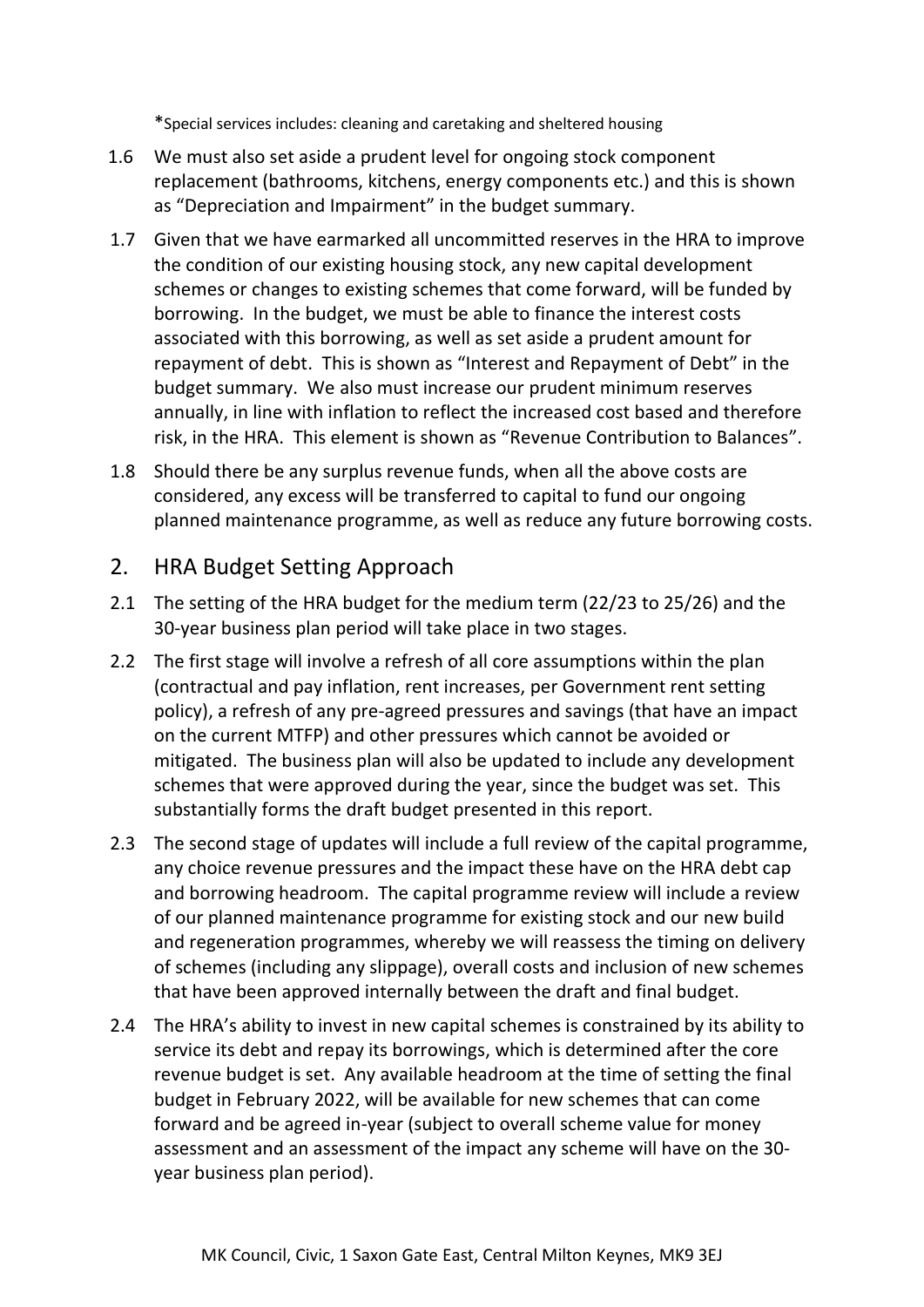- 2.5 The HRA business plan operates within the envelope of resources available, mostly generated through tenants' rent and service charges. Rent setting policy is not within local authority control and is determined by the rent standard, which outlines that rents can be uplifted by a maximum CPI plus 1% annually. The current rent standard ends in 2024/25 and it is not clear what the new policy will be, but for business planning purposes, we have assumed the current uplifts will continue. For context, the value of the additional 1% uplift, totals circa £400m over the life of the business plan.
- 2.6 Due to the complexity and importance of the HRA business plan, the final plan will be subject to independent expert review. This will take place ahead of the final budget.

### 3. HRA Budget Overview – The 30 Year Business Plan

- 3.1 The updates to core assumptions, technical adjustments relating to the HRA and unavoidable revenue pressures have been included in the draft 30-year business plan.
- 3.2 When the budget was originally set in February 2021, the 30-year business plan showed that the Council could invest in meeting the decent homes standard and build 290 homes (the snapshot approved capital programme at the time) and will have a surplus of £110m at the end of the business plan period. At 2025/26 the affordable debt cap was set at £500m and borrowing stood at £282m leaving headroom of £218m.
- 3.3 The business plan was then refreshed in July 2021, to incorporate the cost of the [Lakes Estate Regeneration Project](https://milton-keynes.cmis.uk.com/milton-keynes/Document.ashx?czJKcaeAi5tUFL1DTL2UE4zNRBcoShgo=qAh0zN5rB0d%2bGPBQ58xxJ9NwyiQAPBOZG9Mmv0lIL%2bnzXzS1vxk%2fiw%3d%3d&rUzwRPf%2bZ3zd4E7Ikn8Lyw%3d%3d=pwRE6AGJFLDNlh225F5QMaQWCtPHwdhUfCZ%2fLUQzgA2uL5jNRG4jdQ%3d%3d&mCTIbCubSFfXsDGW9IXnlg%3d%3d=hFflUdN3100%3d&kCx1AnS9%2fpWZQ40DXFvdEw%3d%3d=hFflUdN3100%3d&uJovDxwdjMPoYv%2bAJvYtyA%3d%3d=ctNJFf55vVA%3d&FgPlIEJYlotS%2bYGoBi5olA%3d%3d=NHdURQburHA%3d&d9Qjj0ag1Pd993jsyOJqFvmyB7X0CSQK=ctNJFf55vVA%3d&WGewmoAfeNR9xqBux0r1Q8Za60lavYmz=ctNJFf55vVA%3d&WGewmoAfeNQ16B2MHuCpMRKZMwaG1PaO=ctNJFf55vVA%3d) which has a capital budget of £62m. The impact of including this project into the plan, reduced the overall position at the end of the business plan period to a small deficit of £14m and the borrowing position increased to £350m, leaving headroom of £150m.
- 3.4 The impact of the changes as part of the draft budget on the HRA business plan results in a slight reduction in the reserves position at the end of 30 years, to a deficit position of £17m. This represents the latest snapshot based on the changes outlined in this report and will be revised again ahead of the final budget, where capital budget amendments will be included.
- 3.5 Like all areas, the HRA is constrained by the availability of its resources which are also impacted by national government policy. These impact the ability to reinvest funding in stock improvement, regeneration and the provision of new build council housing. These include:
	- **Right to Buy** all properties built through the HRA can be subject to right to buy. Whilst we do receive a receipt when a tenant purchases their property, this does not cover the cost of the initial investment and the HRA can still be left with outstanding debt but then no future operating surpluses that can fund the cost of interest and repayment of the debt. We therefore have to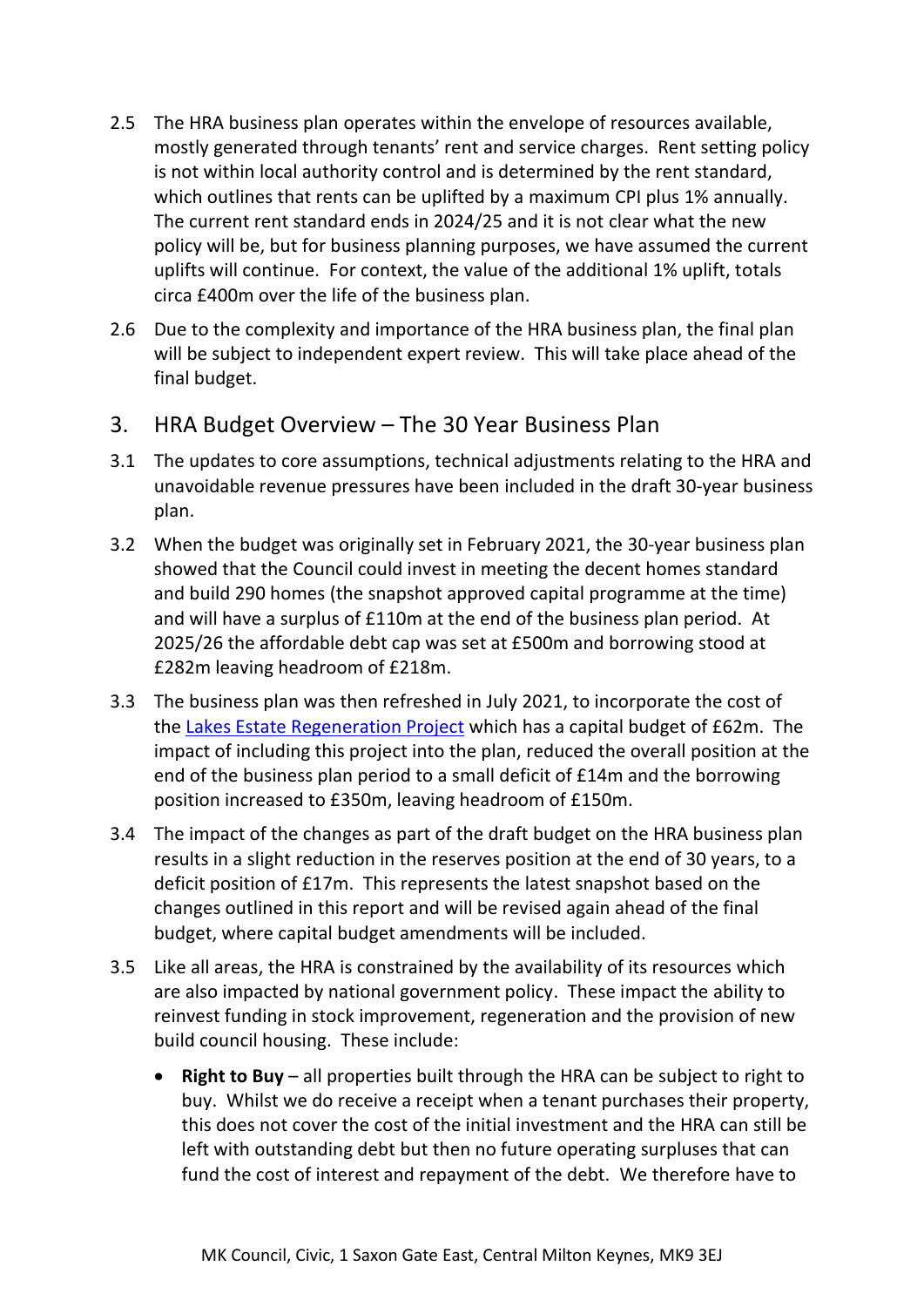allow for a risk provision in the business plan which reflects this and therefore impacts the availability of resources for future investment.

- **Grant levels and process** funding is available via Homes England to support investment in the delivery of new council housing, however there is no set amount and funding is based on individual bids. The process requires us to develop scheme appraisals and seek approval to proceed before a grant bid can be considered. However, it is difficult to assess whether a scheme is financially viable without confirmation of grant funding – this means that we would have to take forward schemes at risk and potential result in abortive costs if grant levels do not make a scheme viable. An amount is currently estimated on development schemes and included within the plan, but should this not materialise, the business plan will be adversely impacted.
- **Rent setting policy** income from rent accounts for 95% of our income in the HRA and the setting of rents is determined by Government. At present we can increase rents by CPI plus 1% each year, however in 2016, as part of the Government's Welfare Reform, there was a rent reduction of 1% per year. This lasted for four years from 2016/17 to 2019/20 which not only had the effect of reducing the rent roll, but we then also lost inflationary growth that would have ordinarily been received. This year, it was confirmed that the Local Housing Allowance rate would also be frozen.

This impacts the availability of resources in the business plan and the rent reduction and combined loss of inflation had the effect of reducing resources by c£300m over the 30-year business plan. Rent levels significantly affect the value for money assessment when considering developing new schemes – this is against a current backdrop of increasing costs in the construction sector at present.

3.6 The business plan is a long-term plan with a number of external factors which can influence the level of resources, hence why it is important, particularly in the current economic climate that we undertake regular refreshes so we can consider the best information as part of our investment decisions. A number of the factors are not fixed, and link to areas such as inflation or government policy. We consider these elements together and assesses ourselves against the Sector Risk profile in order to stress test the sensitivity of these elements within the plan. The following table, shows the sensitivity of relatively minor changes in some of the individual factors across key elements within the plan: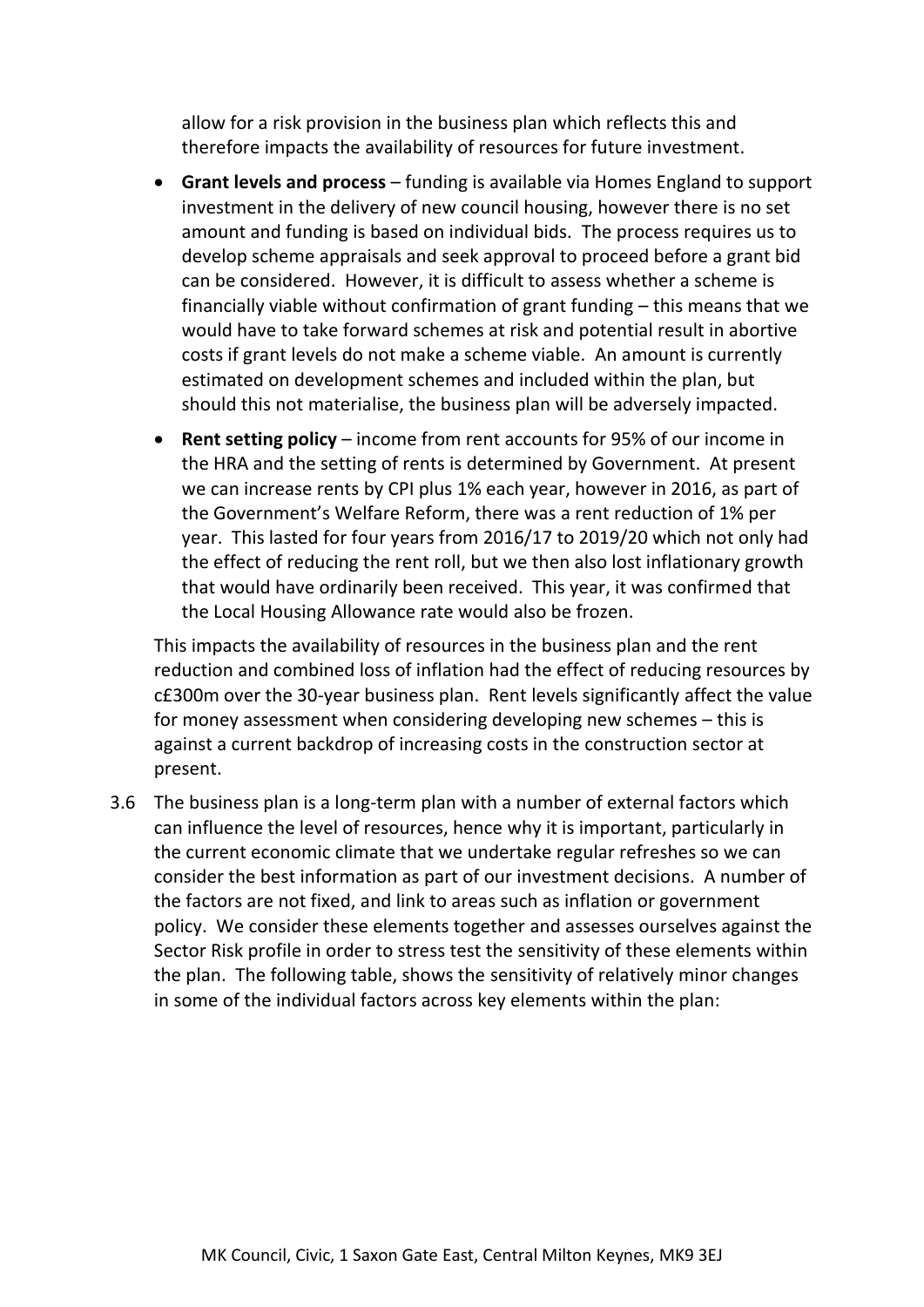

| <b>Scenario</b> | <b>Description</b>                                                                                      |
|-----------------|---------------------------------------------------------------------------------------------------------|
|                 | <b>Current BASELINE version</b>                                                                         |
|                 | Cost inflation 1% extra year 1, reducing to 0.7% year 2, year 0.3%,<br>year 4 back to as before         |
| 3               | Reduce rent inflation by 1% for the first three year                                                    |
|                 | Increased cost inflation and reduced income inflation for first three<br>vears                          |
| 5               | Increased cost inflation for first three years and income inflation at<br>CPI only for life of the plan |
|                 | Rents at CPI for whole of BPM                                                                           |

## 4. Borrowing Strategy & Treasury Management

- 4.1 During the last update of the business plan (February 2021), we also set out our approach to borrowing within the HRA, and where Council approved a proposal to adopt a two-pool approach for managing debt. This meant that we would split out debt relating to the General Fund and the HRA, thereby ensuring future decisions can be made independently, reflecting the different needs and investment requirements in the HRA. This change is in line with regulations and supports greater investment into the HRA.
- 4.2 Since the removal of the national debt cap, Local Authorities are no longer constrained by a prescribed upper limit to borrowing and instead must assess borrowing plans against the CIPFA Prudential Code for Capital Finance principles of affordability, sustainability, and prudence. We set our own prudential indicators within the HRA for the medium-term when the 2021/22 budget was set. There is no plan to review or change these indicators for 2022/23.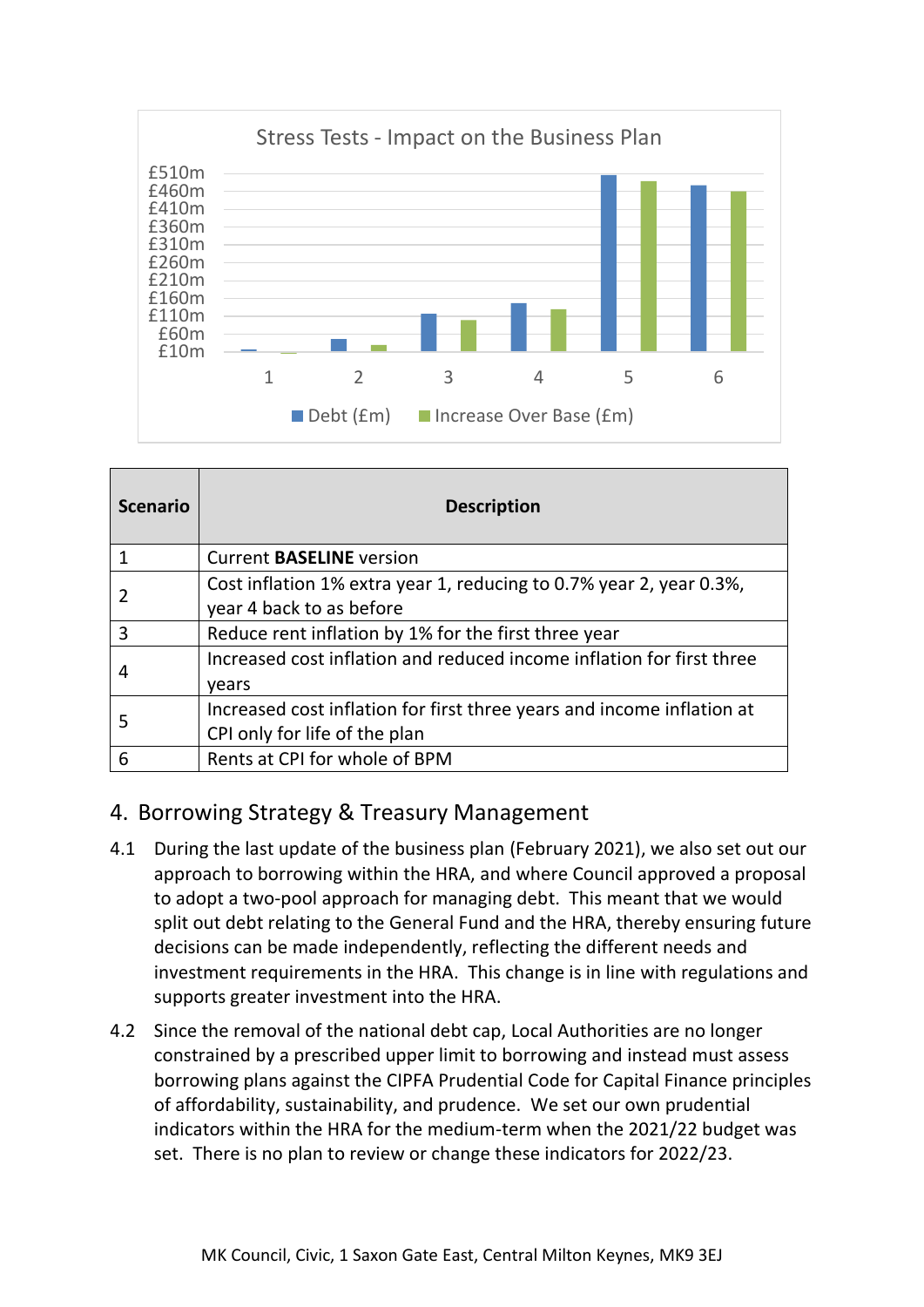- 4.3 To ensure that we maximise additional investment through the HRA but that we don't put the long-term viability of the HRA at risk, we have put in place the following measures:
	- An **affordable borrowing limit** is determined by the amount that the HRA can afford to borrow. This limit is set based on the overall available operating surplus in the HRA. We then use an interest cover ratio (ICR) of 1.25. This means that we need to be able to cover loan interest costs with a margin of 25% on top (in other words we need to be able to cover loan interest costs one and a quarter times over). This provides a risk margin to allow for things like interest rate rises and unexpected costs that may arise in year in both the revenue and capital budgets.
	- We make a **voluntary minimum revenue provision** to ensure new investment funded through debt is sustainable, by setting aside each year a sum to be used to meet loan principal repayments when they fall due.
- 4.4 These measures are outlined in full in the Treasury Management Strategy, which will be refreshed and approved in February 2022 as part of the budget setting process.
- 4.5 In September 2021, [Cabinet](https://milton-keynes.cmis.uk.com/milton-keynes/Calendar/tabid/70/ctl/ViewMeetingPublic/mid/397/Meeting/6832/Committee/1399/Default.aspx) received an Integrated Borrowing Strategy report which set out the underlying considerations that influence the Council's borrowing decision making and in particular, the common practice of internal borrowing.
- 4.6 As outlined in paragraph 1.7 above, we have previously earmarked all uncommitted reserves to improve the condition of our existing housing stock, and the HRA's capital investment plans are expected to be fully funded by borrowing. At the same time, the General Fund is expected to hold substantial cash-backed reserves. Under a two-pool approach to managing debt, the HRA's borrowing requirement may be funded by internal loans from the General Fund. This will generate for the General Fund a return on its cash resources above that it could achieve in traditional treasury management investments in the current economic climate, as well as reduce exposure to credit risk. Internal loans will be based upon the lending terms and priced at PWLB-equivalent loan rates that the HRA would be subject to if it borrowed externally. A margin may be applied to reflect the transfer of external financing and interest rate risk to the General Fund, where appropriate.
- 4.7 The specific mechanics of internal loans such as the drawdown, timing and duration will be set out in the Treasury Management Strategy.

### 5. Rent & Service Charge Policy

5.1 The Rent and Service Charge Policy was updated and approved in February 2021 and an update to this policy will be included for approval with the final budget in February 2022, when we formally agree our rent charges for 22/23. The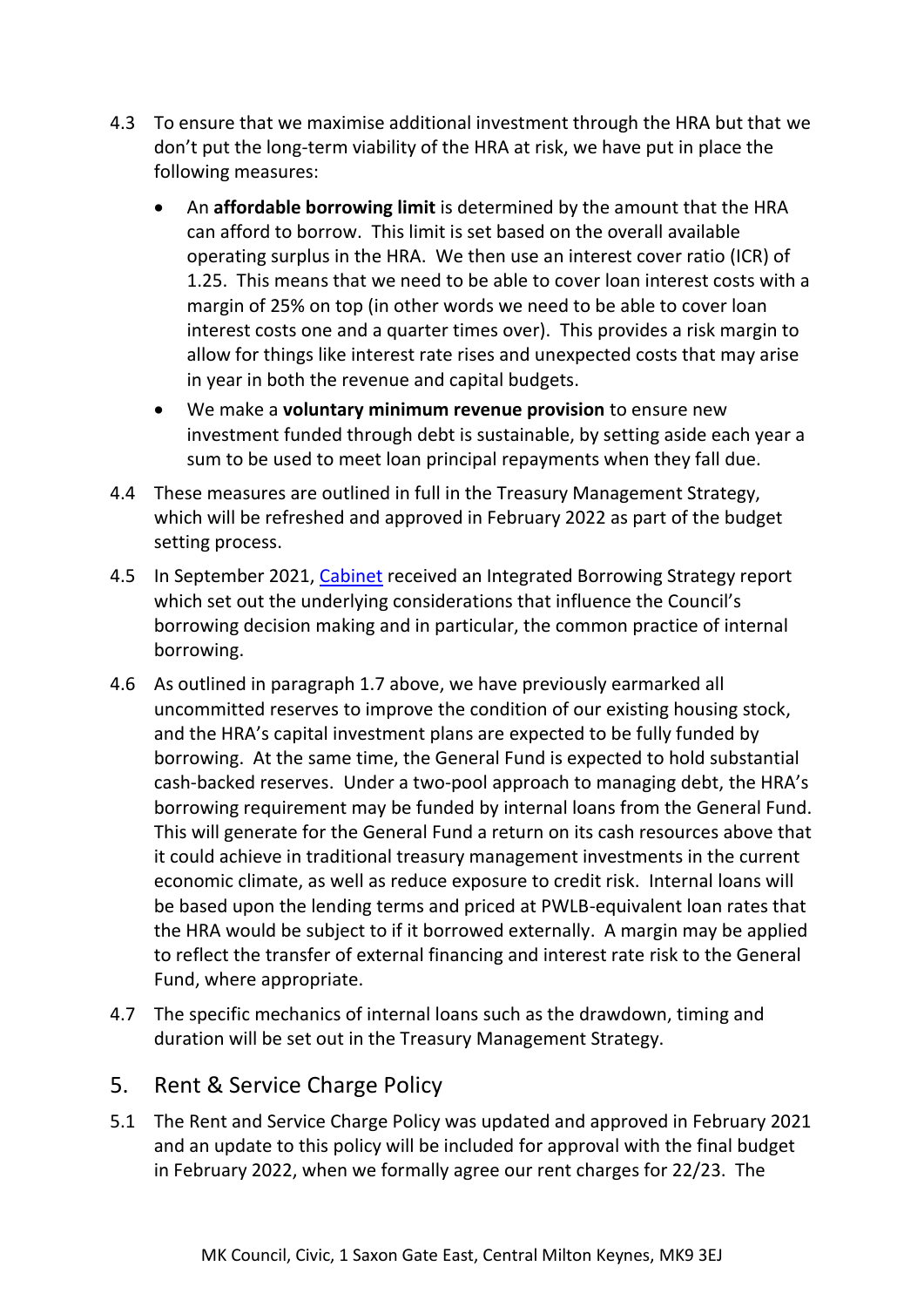policy will include a general refresh of terminology and references, ensuring this is fully up to date together with two other updates:

- We will now include a request for delegated authority for setting of rents should the budget not be approved in the normal annual February meeting. By law we are required to provide at least 28 days' notice to tenants of their rent charges but in the event of the main budget not being approved or delayed, we would not currently be able to meet this requirement. This is intended only in the event of the main budget not being approved and the setting of rents would be delegated to the Director of Finance and Resources in conjunction with the lead member.
- Within the current Rent Standard, in addition to the CPI + 1% uplift, there is further provision within the standard which allows a +5% tolerance to be applied to social rents on either first let or re-let. Given the pressures in the HRA (meeting decent homes standards in our stock, delivery of regeneration and new build council housing, together with the limited local impact we have on rent setting) and together with the fact that rents in MK are currently significantly lower than the Local Housing Allowance (LHA) rate, we have included this revision in the latest update of our Rent and Service Charge Policy. This will apply to all future re-lets from 1 April 2022.
- 5.2 We are acutely aware of the financial pressures facing our communities and tenants with the economic impacts of COVID still being felt by many (including the impact on employment and the ending of the furlough scheme, universal credit reductions and utility and general inflation increasing daily household costs). As a result, a debt hardship fund for tenant rent is currently being considered and work is underway to determine an appropriate budget level and criteria for this initiative. As a result of this it is not yet included within the draft HRA Business Plan, but this will be included for the final budget, which will be set alongside the rent increase, in February 2022.

### 6. HRA Budget Supplementary Information – Annexes

#### 6.1 HRA Balances:

The current balances position in the HRA reflects the Prudent Minimum Balance that is assessed as appropriate to hold, based on risk assessments within the HRA. For the draft budget this is assumed to remain in line with the assessment for 2021/22 but will be reassessed and reported in detail as part of the final budget.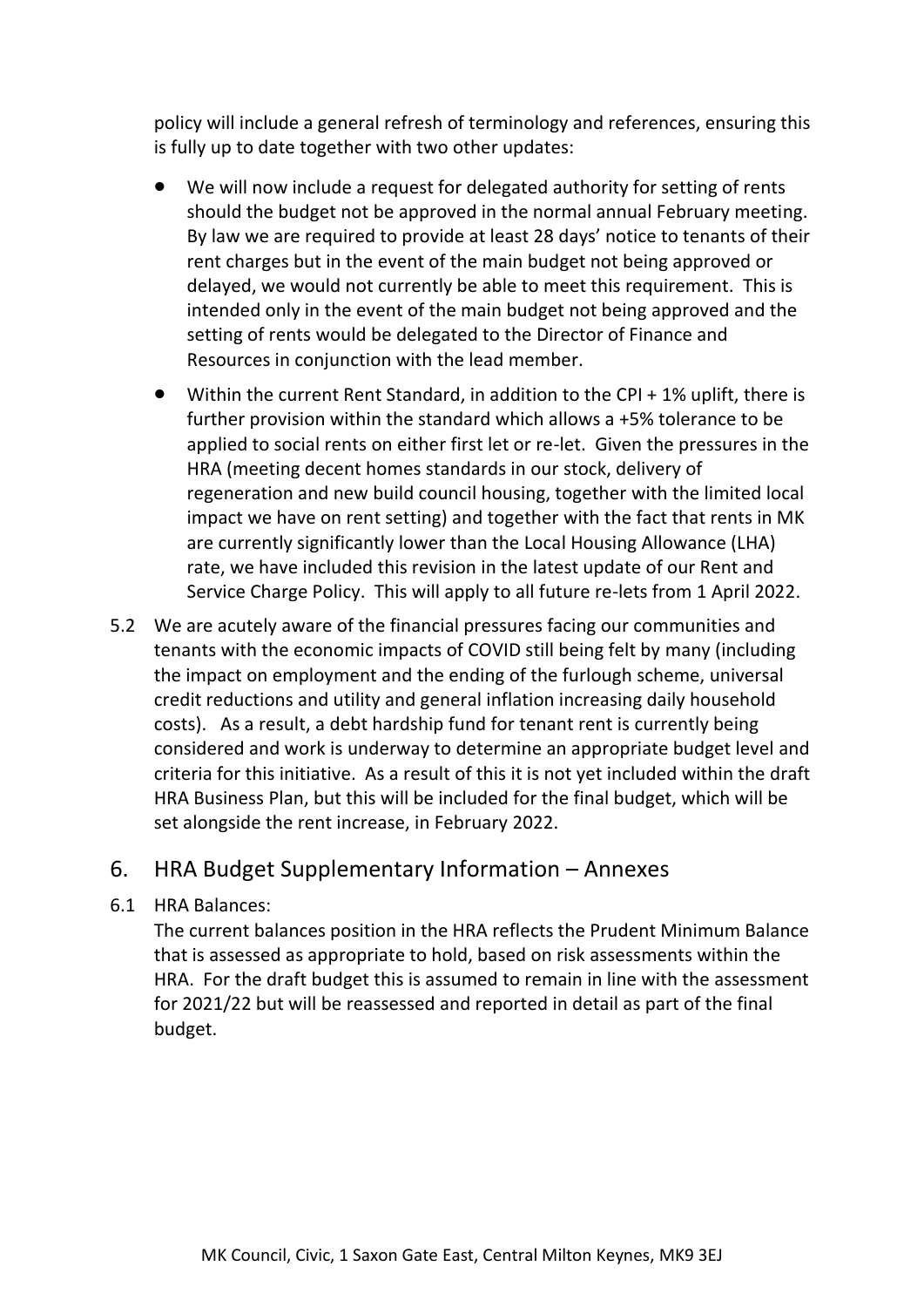| <b>HRA Balances</b>                     | <b>Forecast</b><br>2021/22<br><b>Outturn</b><br>£m | Proposed<br>2022/23<br><b>Budget £m</b> |  |  |
|-----------------------------------------|----------------------------------------------------|-----------------------------------------|--|--|
| <b>Balance Brought Forward</b>          | (7.259)                                            | (7.259)                                 |  |  |
| Surplus/Deficit for the year            | 0                                                  |                                         |  |  |
| <b>Revenue Contribution to Balances</b> | 0                                                  | (0.067)                                 |  |  |
| Transfers from earmarked reserves       |                                                    |                                         |  |  |
| <b>Balance Carried Forward</b>          | (7.259)                                            | (7.326)                                 |  |  |

#### 6.2 HRA Budget Risk Matrix:

A summary of risks relevant to the HRA is included below.

|        | 5              |           |                |                |   |   |
|--------|----------------|-----------|----------------|----------------|---|---|
|        | 4              |           |                | <b>H3, H10</b> |   |   |
| Impact | 3              | <b>H6</b> | H2             |                |   |   |
|        | $\overline{2}$ |           | <b>H4, H9</b>  | <b>H1, H5</b>  |   |   |
|        | $\mathbf{1}$   |           | H7             | H <sub>8</sub> |   |   |
|        |                | 1         | $\overline{2}$ | 3              | 4 | 5 |
|        |                |           |                | Likelihood     |   |   |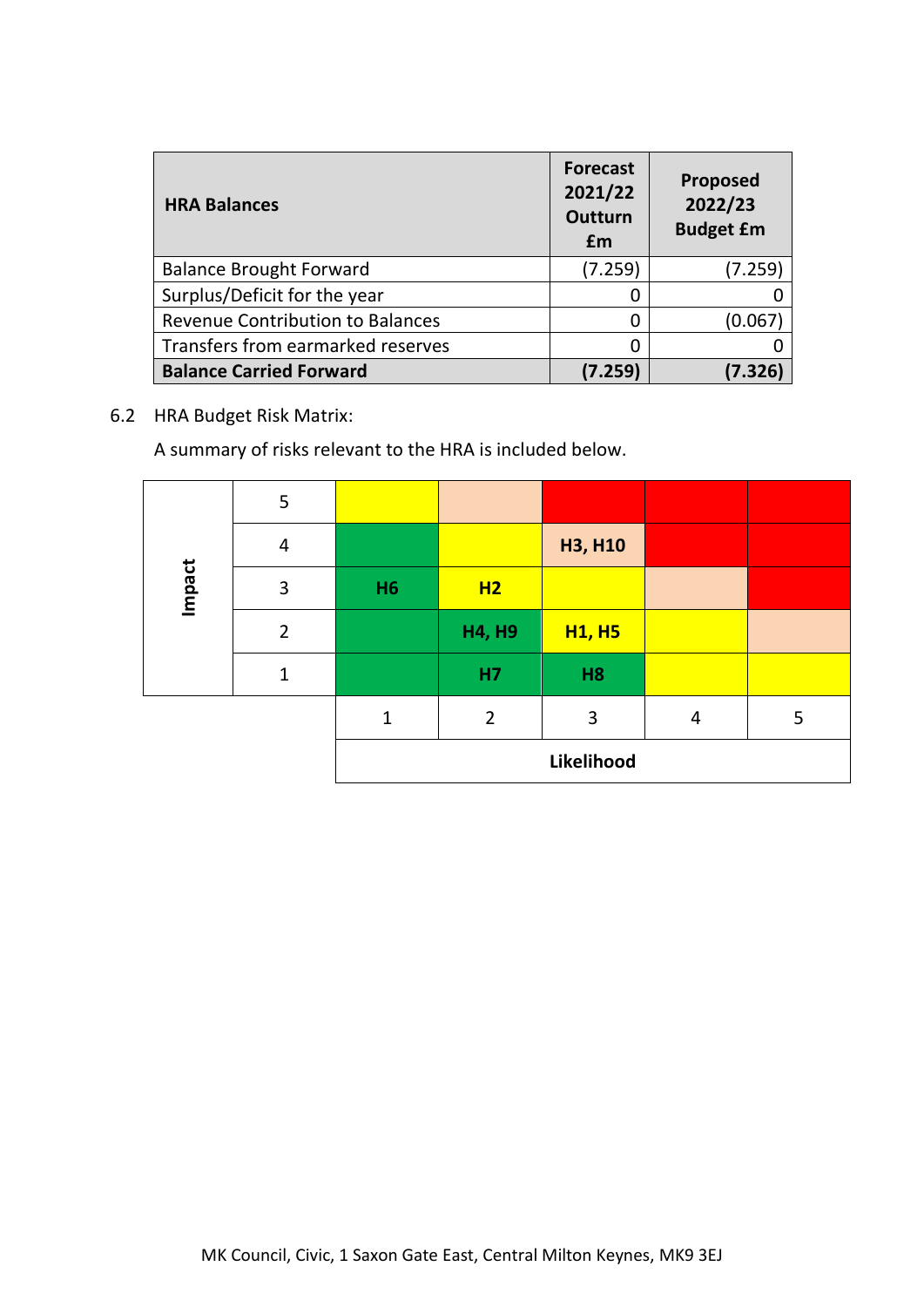| No.            | <b>Risk Title/Description</b>                                                                                                                                                                                                                                                                      | <b>Control</b>                                                                                                                                                                                                                                                                                                                                                 | <b>Residual</b><br><b>Risk</b><br><b>Level</b> |
|----------------|----------------------------------------------------------------------------------------------------------------------------------------------------------------------------------------------------------------------------------------------------------------------------------------------------|----------------------------------------------------------------------------------------------------------------------------------------------------------------------------------------------------------------------------------------------------------------------------------------------------------------------------------------------------------------|------------------------------------------------|
| H1             | Reduction in rental income due<br>to the roll-out of Universal Credit<br>and changes in the Welfare<br>Reform and Work Act, reducing<br>the ability of the HRA to finance<br>investment in the housing stock.                                                                                      | The impact of changes will be closely<br>monitored and the levels of bad debt<br>provision will be included in the plan<br>based on the latest information to<br>date. Stress testing of the business<br>plan will be undertaken to assess any<br>changes to government rent setting<br>policy, to assess implications on the<br>business plan.                | 6                                              |
| H <sub>2</sub> | The total impact of overspends<br>on capital projects would need<br>to be met by the HRA in a single<br>financial year. In light of the<br>potential major development<br>work planned in the HRA for the<br>medium term through the<br>regeneration programme, this is<br>a significant risk.     | Capital projects are managed through<br>the Council's MK Approach, allowing<br>potential overspends to be identified<br>and mitigated individually as they<br>arise. Provision has been made within<br>the calculation of the Minimum<br>Revenue Balance to enable any<br>unavoidable in-year impacts to be<br>covered.                                        | 6                                              |
| H <sub>3</sub> | The current housing stock needs<br>significant investment, both in<br><b>Planned Maintenance and</b><br>through a programme of<br>regeneration. Both of these will<br>require significant investment<br>and may involve innovative<br>delivery models to leverage<br>external financial resources. | Funding for a five-year Planned<br>Maintenance programme has been<br>included in the HRA Business Plan.<br>Work is continuing on development of<br>the regeneration programme, for<br>which specific proposals for each<br>priority area will be costed and<br>financially risk-assessed before being<br>submitted for residents' approval<br>through ballots. | 12                                             |
| H4             | Insurable events in excess of<br>Insurance Fund provision.                                                                                                                                                                                                                                         | Provision has been made within the<br>calculation of the Minimum Revenue<br>Balance to enable any in-year impacts<br>to be covered.                                                                                                                                                                                                                            | $\overline{4}$                                 |
| <b>H5</b>      | In-year legislative pressures,<br>which may be heightened as a<br>result of some urgent changes<br>that resulted in immediate<br>implementation (e.g. Covid<br>measures)                                                                                                                           | Provision has been made within the<br>calculation of the Minimum Revenue<br>Balance to enable immediate in-year<br>impacts to be covered.                                                                                                                                                                                                                      | 6                                              |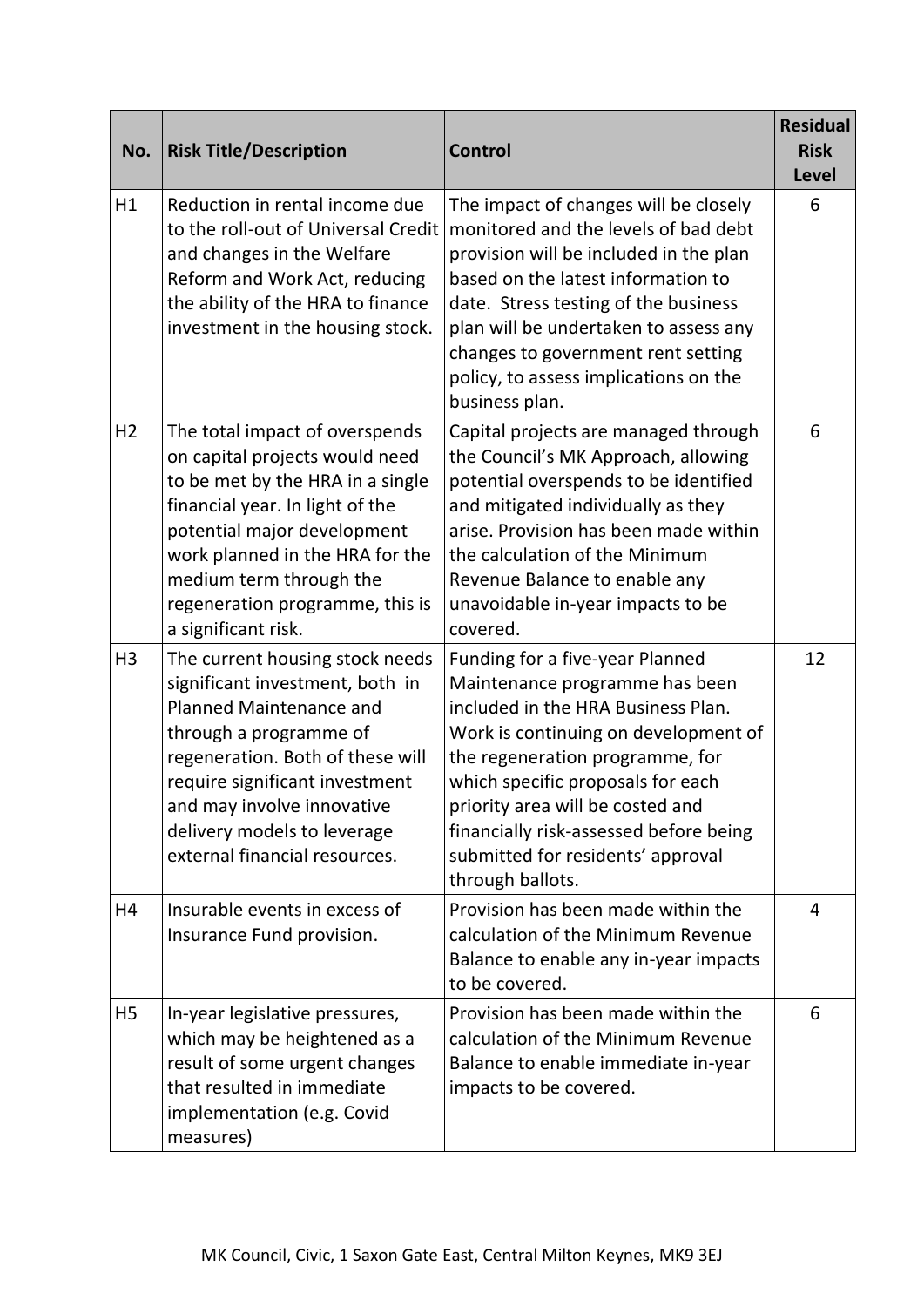| No.             | <b>Risk Title/Description</b>                                                                                                                                                                                                   | Control                                                                                                                                                                                                                                                                                                                                                                           | <b>Residual</b><br><b>Risk</b><br><b>Level</b> |
|-----------------|---------------------------------------------------------------------------------------------------------------------------------------------------------------------------------------------------------------------------------|-----------------------------------------------------------------------------------------------------------------------------------------------------------------------------------------------------------------------------------------------------------------------------------------------------------------------------------------------------------------------------------|------------------------------------------------|
| H <sub>6</sub>  | Civil emergency/disaster                                                                                                                                                                                                        | Provision has been made within the<br>calculation of the Minimum Revenue<br>Balance to enable in-year impacts to<br>be covered.                                                                                                                                                                                                                                                   | 3                                              |
| H7              | Abnormal weather conditions                                                                                                                                                                                                     | Provision has been made within the<br>calculation of the Minimum Revenue<br>Balance to enable in-year impacts to<br>be covered.                                                                                                                                                                                                                                                   | $\overline{2}$                                 |
| H <sub>8</sub>  | Claims for disrepair costs may<br>further increase, as claims<br>agents may continue to expand<br>their solicitation of claims by<br>tenants                                                                                    | Provision has been made in the budget<br>for an estimated amount of claims,<br>and staff and processes put in place to<br>enable effective responses. Planned<br>capital and revenue expenditure may<br>need to be amended to reduce the<br>incidence and/or value of claims.                                                                                                     | 3                                              |
| H <sub>9</sub>  | If additional external HRA<br>borrowing is required to finance<br>planned new build and<br>regeneration, interest rates in<br>the future may exceed costed<br>rates and adversely impact the<br>financial viability of schemes. | Financial viability will be sensitivity-<br>checked to assess exposure to interest<br>rate fluctuations as investment<br>appraisals are developed. Borrowing<br>will be subject to the Prudential Code<br>regime and sound Treasury<br>Management practices will be<br>followed to minimise risk.                                                                                 | $\overline{4}$                                 |
| H <sub>10</sub> | The costs of works and service<br>delivery may continue to be<br>adversely affected by the<br>economic outlook on inflation<br>rates.                                                                                           | The business plan has been updated<br>with the latest assumptions on<br>inflation estimates but this is difficult<br>to predict, so a provision has been<br>made within the calculation of the<br>Minimum Revenue Balance to enable<br>in-year impacts to be covered. Stress<br>testing will also be undertaken to<br>ensure potential impact of changes on<br>the plan is known. | 12                                             |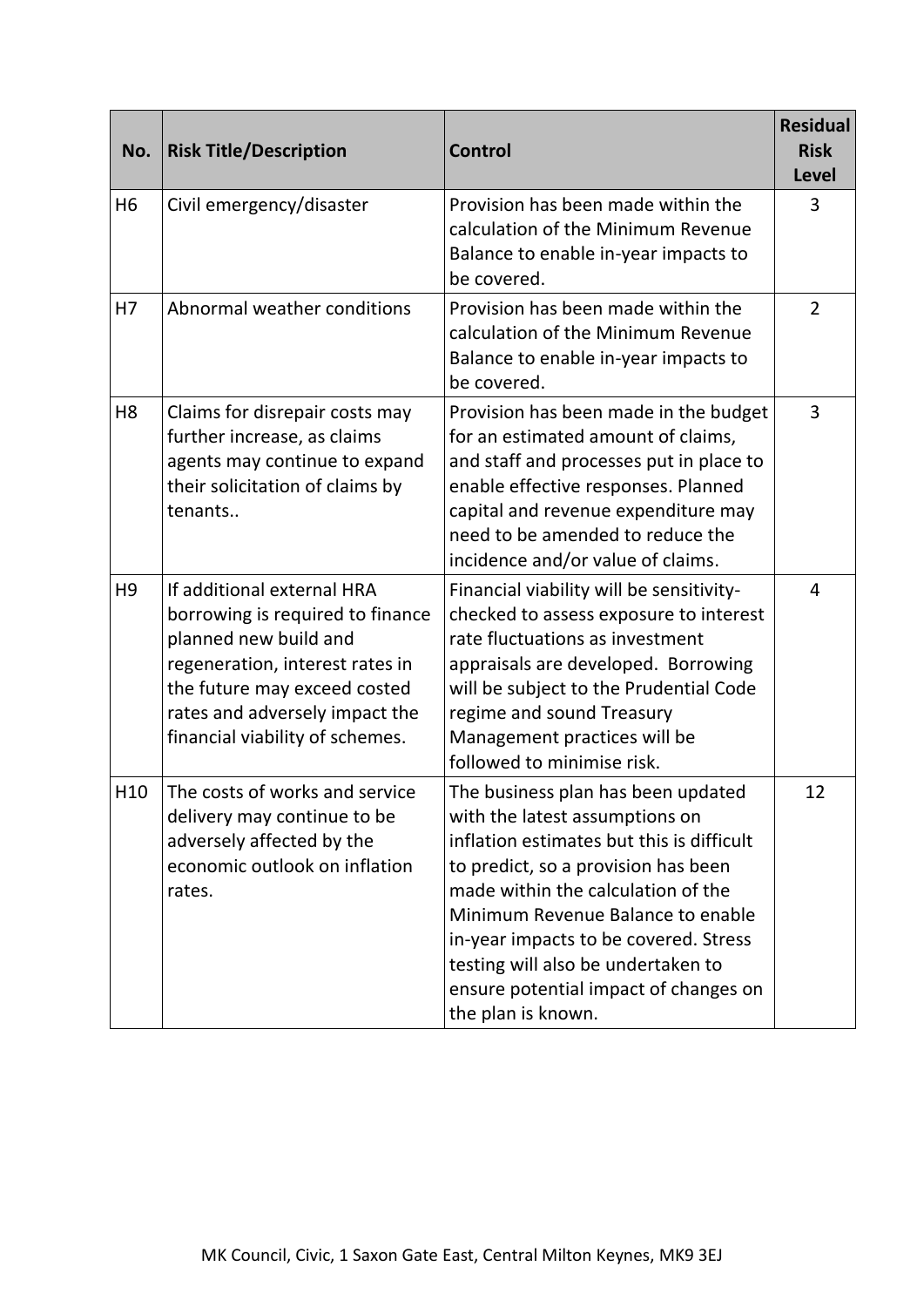| <b>New Ref</b> | <b>Lead Officer</b> | <b>Proposal Description</b>                                                                                                                                                                                                                                                                                                                                                                                                                                                                                                        | <b>Risk Level</b> | 2022/23<br>£000s | 2023/24<br>£000s | 2024/25<br>£000s | 2025/26<br>£000s | Reason                                   |
|----------------|---------------------|------------------------------------------------------------------------------------------------------------------------------------------------------------------------------------------------------------------------------------------------------------------------------------------------------------------------------------------------------------------------------------------------------------------------------------------------------------------------------------------------------------------------------------|-------------------|------------------|------------------|------------------|------------------|------------------------------------------|
| <b>HT01</b>    | Technical           | Contractual Inflation (utilities, insurance and revenue repairs<br>contractual inflation)                                                                                                                                                                                                                                                                                                                                                                                                                                          | Amber             | 520              | 501              | 360              | 371              | Technical<br>Adjustments                 |
| <b>HT02</b>    | Technical           | Pay inflation (assumed at 2% per annum but actual amount is<br>subject to agreed pay award)                                                                                                                                                                                                                                                                                                                                                                                                                                        | Amber             | 149              | 152              | 155              | 158              | Technical<br>Adjustments                 |
| <b>HT03</b>    | Technical           | National insurance levy 1.25% (social care reform) - it is not yet<br>clear if there will be offsetting grant for LA costs and if there is,<br>whether this can be allocated to ring-fenced budgets (i.e. HRA,<br>DSG, PH).                                                                                                                                                                                                                                                                                                        | Amber             | 71               | 1                | 1                | $\mathbf{1}$     | Technical<br>Adjustments                 |
| <b>HT04</b>    | Stephen Young       | Additional cost of insurance in the HRA (increased premium costs<br>due to concerns from the insurers on housing losses mainly in<br>relation to major damage, including floods and fires). Amount is<br>estimated and to be confirmed by insurance.                                                                                                                                                                                                                                                                               | Amber             | 277              | 0                | $\mathbf{0}$     | 0                | Contractual                              |
| <b>HT05</b>    | Stephen Young       | The current repairs and maintenance contract ends in April 2024<br>and as a result external specialist consultancy and additional Asset<br>Management resource is required to consider options for the<br>service from 2024 and imbed the preferred solution. This pressure<br>was agreed in 2021/22 and there is £100k currently in the base<br>budget. Future years amounts have been amended to reflect<br>likely costs based on other review of major contracts of this scale.                                                 | Amber             | 135              | $\Omega$         | (235)            | 0                | Contractual                              |
| <b>HT06</b>    | <b>Robin Bates</b>  | A saving was put forward in 20/21 for ending the Rentsense<br>contract (our tool for analysing and managing tenant debt) on the<br>expectation that the ongoing improvements to the housing<br>system (Northgate) would be able to produce this information.<br>The Northgate system improvements are underway but until that<br>is complete, the Rentsense software is required so the budget is<br>being reinstated in order to be able to continue to effectively<br>manage debt, whilst the system improvement works continue. | Green             | 80               | $\Omega$         | $\mathbf{0}$     | $\mathbf 0$      | Technical<br><b>Budget</b><br>Correction |

# 6.3 Housing Revenue Account Technical, Contractual & Previously Agreed Budget Amendments 2022/23+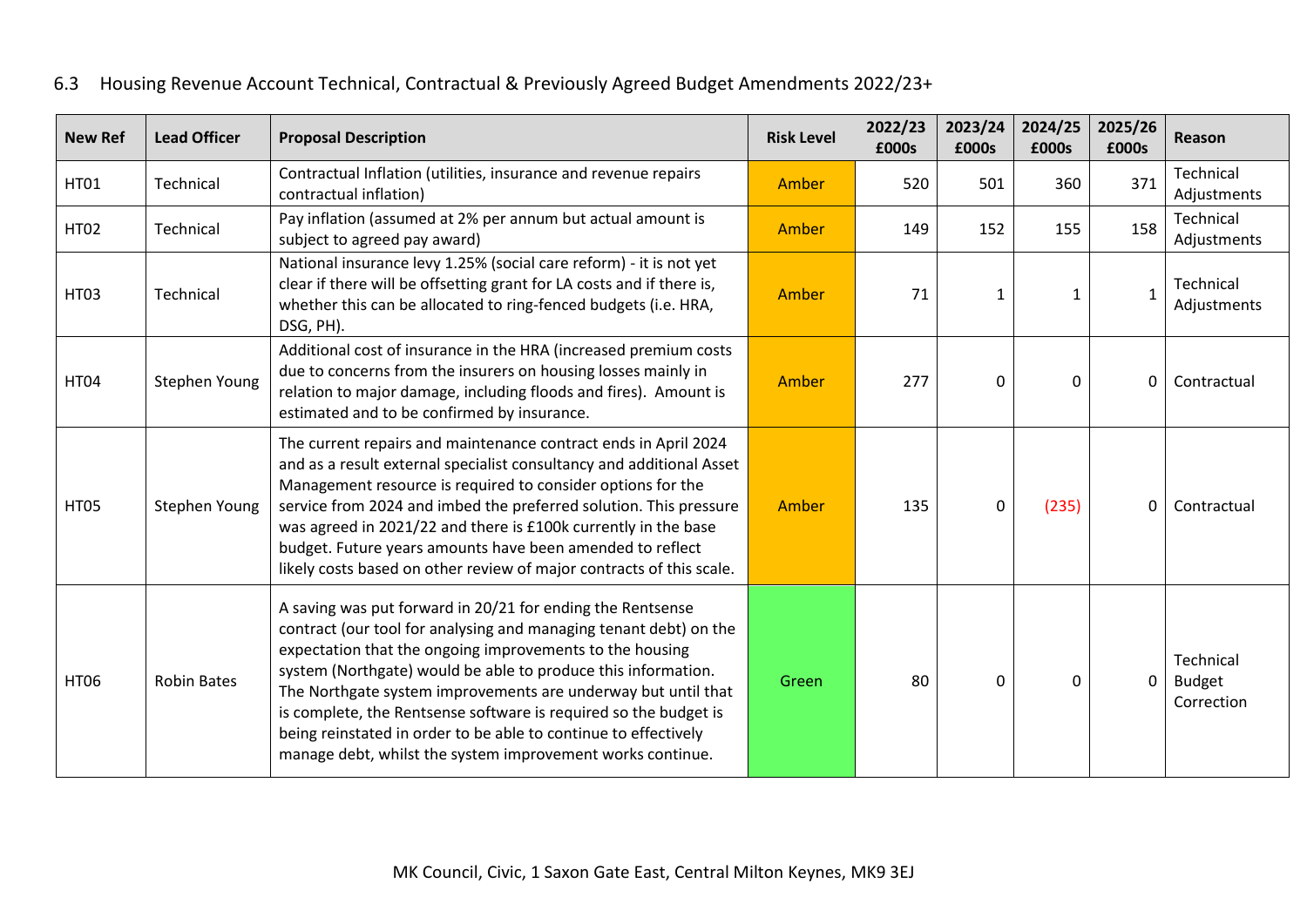| <b>New Ref</b> | <b>Lead Officer</b> | <b>Proposal Description</b>                                                                                                                                                                                                                                                                                                                            | <b>Risk Level</b> | 2022/23<br>£000s | 2023/24<br>£000s | 2024/25<br>£000s | 2025/26<br>£000s | Reason                                   |
|----------------|---------------------|--------------------------------------------------------------------------------------------------------------------------------------------------------------------------------------------------------------------------------------------------------------------------------------------------------------------------------------------------------|-------------------|------------------|------------------|------------------|------------------|------------------------------------------|
| <b>HT07</b>    | <b>Robin Bates</b>  | The budget meets the costs of the IT team supporting the housing<br>management system (Northgate (now NEC). This is not a new<br>charge but a budget had never been allowed for this cost, instead<br>being funded by underspends elsewhere in the budget (income).<br>The budgets have now been realigned to correctly reflect this.                  | Green             | 103              | 0                | $\Omega$         | $\mathbf 0$      | Technical<br><b>Budget</b><br>Correction |
| <b>HT08</b>    | Stephen Young       | Revenue costs arising from fire safety issues at Tower Blocks<br>(including provision of 24/7 Warden Service, Rent Loss &<br>compensation to tenants and additional staffing) up to 31 March<br>2022 can now be removed from the budget as the decant and<br>demolition is due for completion during 2021/22.                                          | Green             | (2,452)          | 0                | 0                | 0                | Legislative                              |
| <b>HT09</b>    | Will Rysdale        | YourMK governance budget no longer required after dissolution<br>of YourMK (should have been removed in 19/20).                                                                                                                                                                                                                                        | Green             | (60)             | 0                | $\mathbf 0$      | $\Omega$         | Technical<br>Adjustments                 |
| HT10           | Stephen Young       | Funding for legal disrepair case compensation against the Council<br>(budget at the start of the programme in 2020/21 was £240k and<br>will be reduced annually as claims are resolved).                                                                                                                                                               | Amber             | (40)             | (40)             | $\mathbf 0$      | 0                | Demand                                   |
| HT11           | Steve Young         | An element of the budget pressure from 21/22 (£191k) in relation<br>to Personal Protective Equipment (PPE), Information Technology<br>(IT), and other equipment including software cost and licenses for<br>the enlarged client function in the Asset Management &<br>Investment team were one off costs and so can now be removed<br>from the budget. | Amber             | (54)             | 0                | $\mathbf{0}$     | 0                | Demand                                   |
| HT12           | Steve Young         | An element of the budget pressure from 21/22 (£25k) in relation<br>to Personal Protective Equipment (PPE), Information Technology<br>(IT) field equipment, and cordless battery powered equipment for<br>the Estate Caretaking team were one off costs and so can now be<br>removed from the budget.                                                   | Green             | (22)             | 0                | $\mathbf{0}$     | 0                | Demand                                   |
| <b>HT13</b>    | <b>Steve Young</b>  | An element of the budget pressure from 21/22 (£22k) in relation<br>to Personal Protective Equipment (PPE), Information Technology<br>(IT) field equipment for the Estate Cleaning team, and block<br>window cleaning services were one off costs and so can now be<br>removed from the budget.                                                         | Green             | (11)             | 0                | $\mathbf{0}$     | 0                | Legislative                              |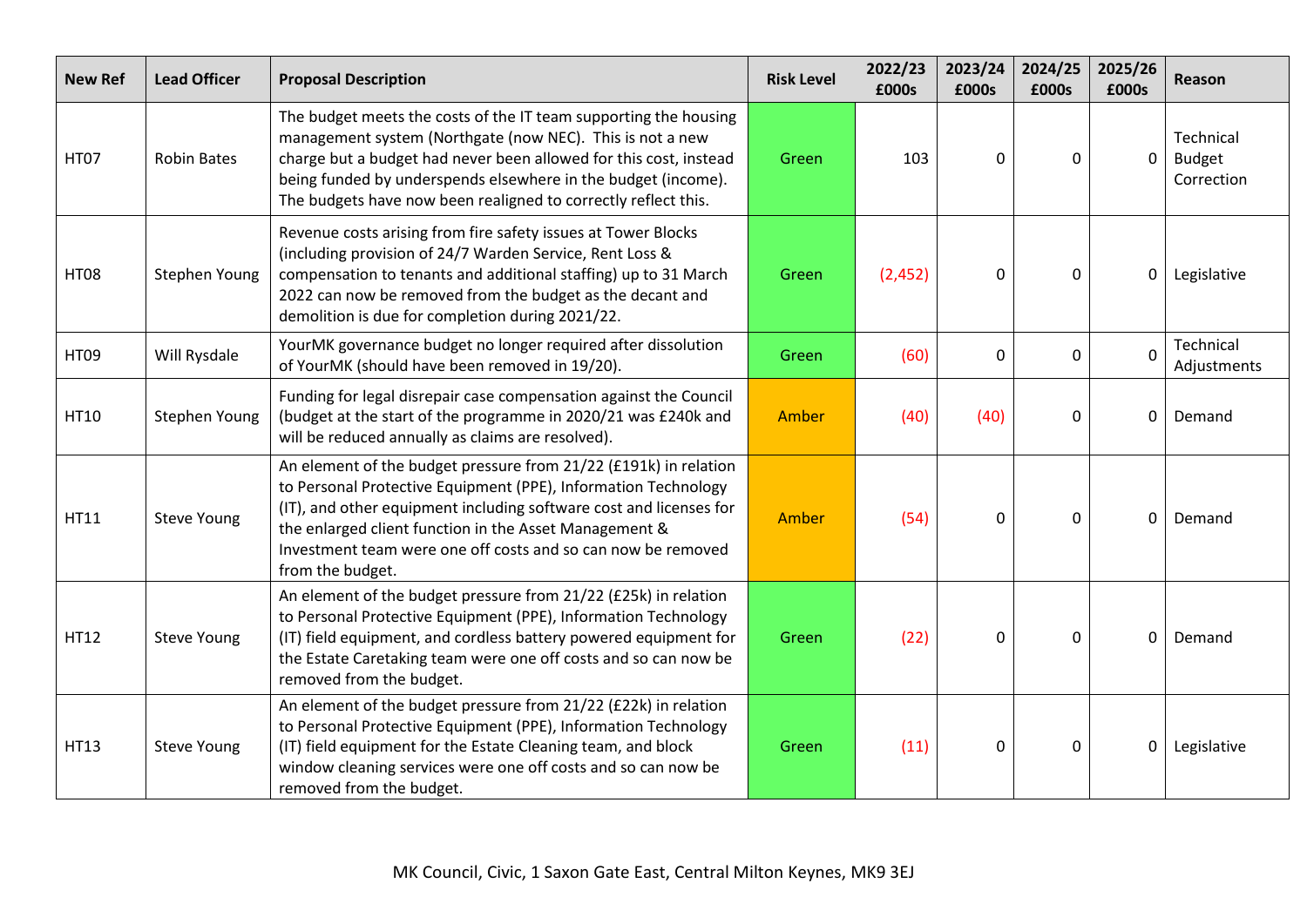| <b>New Ref</b> | <b>Lead Officer</b> | <b>Proposal Description</b>                                                                                                                                                                                                                                                                                                                                                                                                                                                                                                                                                                                                                                 | <b>Risk Level</b> | 2022/23<br>£000s | 2023/24<br>£000s | 2024/25<br>£000s | 2025/26<br>£000s | Reason                   |
|----------------|---------------------|-------------------------------------------------------------------------------------------------------------------------------------------------------------------------------------------------------------------------------------------------------------------------------------------------------------------------------------------------------------------------------------------------------------------------------------------------------------------------------------------------------------------------------------------------------------------------------------------------------------------------------------------------------------|-------------------|------------------|------------------|------------------|------------------|--------------------------|
| <b>HT14</b>    | Jane Harrison       | Budget pressure agreed in 21/22 for additional investment in the<br>maintenance and upkeep of local areas (£275k) had additional<br>funding planned in earlier years then tapered down to reflect<br>decreasing backlogs.                                                                                                                                                                                                                                                                                                                                                                                                                                   | Amber             | (50)             | (10)             | (70)             | 0                | Policy Choice            |
| <b>HT15</b>    | Steve Young         | Additional cost of council tax for void properties. The HRA is<br>charged for any council tax during void periods. There is a small<br>budget of £38k but costs to date are £270k and in 20/21 there<br>was an overspend of £150k. There are currently c.34 properties<br>reported as major voids (fire, flood and structural) and this budget<br>excludes the cost of planned decommissions (such as the Tower<br>blocks and Serpentine Court). It is proposed that this budget<br>pressures is reduced as void turnaround times improve and major<br>structural voids are addressed.                                                                      | Amber             | 250              | (120)            | (130)            | 0                | Demand                   |
| <b>HT16</b>    | Technical           | Corporate Recharges - adjusted to reflect increased costs across<br>these areas                                                                                                                                                                                                                                                                                                                                                                                                                                                                                                                                                                             | Amber             | 182              | $\mathbf{0}$     | 0                | $\Omega$         | Technical<br>Adjustments |
| HT17           | Technical           | <b>Stock Movements</b>                                                                                                                                                                                                                                                                                                                                                                                                                                                                                                                                                                                                                                      | Amber             | (587)            | (508)            | (252)            | 112              | Technical<br>Adjustments |
| <b>HT18</b>    | Technical           | Rent Increase                                                                                                                                                                                                                                                                                                                                                                                                                                                                                                                                                                                                                                               | Amber             | (2, 141)         | (2,819)          | (2, 235)         | (1,910)          | Technical<br>Adjustments |
| <b>HT18</b>    | Technical           | Fees and Charges Inflationary Income                                                                                                                                                                                                                                                                                                                                                                                                                                                                                                                                                                                                                        | Amber             | (4)              | (4)              | (4)              | (4)              | Technical<br>Adjustments |
| HT19           | Technical           | Given the current economic climate with high inflation, additional<br>National Insurance contributions and the recent budget<br>announcements expected to cause some families additional cost<br>pressures, alongside a squeeze on income from the end of<br>furlough and the additional Universal Credit payment, we are<br>expeting to see an increase in bad debt overall in the early years<br>of the plan. In mitigation, MKC are in the process of a full<br>implementation of the RentSense system which, through the use<br>of predictive analytics and in conjunction with other measures at<br>our disposal, will allow for earlier intervention. | Amber             | 230              | 42               | 38               | (122)            | Technical<br>Adjustments |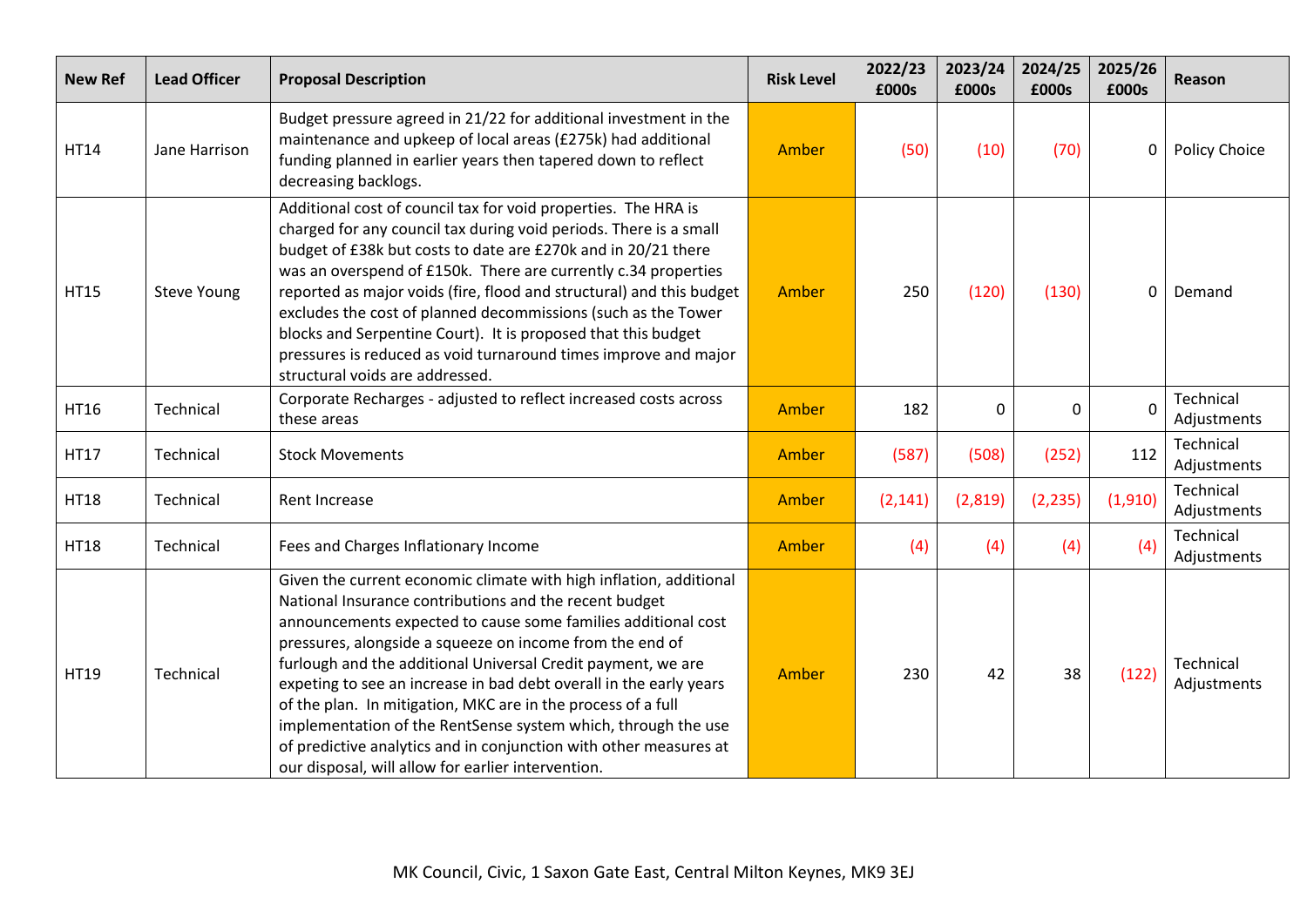| <b>New Ref</b> | <b>Lead Officer</b> | <b>Proposal Description</b>                                                                                                                                                                                                                                                                                                                                                                                          | <b>Risk Level</b>   | 2022/23<br>£000s | 2023/24<br>£000s | 2024/25<br>£000s | 2025/26<br>£000s | <b>Reason</b>                          |
|----------------|---------------------|----------------------------------------------------------------------------------------------------------------------------------------------------------------------------------------------------------------------------------------------------------------------------------------------------------------------------------------------------------------------------------------------------------------------|---------------------|------------------|------------------|------------------|------------------|----------------------------------------|
| <b>HT20</b>    | Technical           | Contingency to cover unforeseeable expenditure arising as a<br>result of either changes to Government Policy, external economic<br>pressures, changes to legislation and general budget volatility in<br>the annual revenue budgets. In year, there have been some<br>significant variations to budget and a detailed review of budgets is<br>underway, which once complete, may reduce the level of<br>contingency. | Amber               | 500              | 0                | $\Omega$         | $\Omega$         | Technical<br>Adjustments               |
| <b>HT21</b>    | <b>Technical</b>    | Depreciation & Impairment                                                                                                                                                                                                                                                                                                                                                                                            | <b>Final Budget</b> | 0                | $\Omega$         | $\Omega$         | $\Omega$         | <b>Technical</b><br><b>Adjustments</b> |
| <b>HT22</b>    | <b>Technical</b>    | <b>Treasury Management</b>                                                                                                                                                                                                                                                                                                                                                                                           | <b>Final Budget</b> | 28               | (412)            | (494)            | <b>TBC</b>       | <b>Technical</b><br>Adjustments        |
| <b>HT23</b>    | <b>Technical</b>    | Interest                                                                                                                                                                                                                                                                                                                                                                                                             | <b>Final Budget</b> | 16               | 15               | (15)             | <b>TBC</b>       | <b>Technical</b><br>Adjustments        |
| <b>HT24</b>    | <b>Technical</b>    | Various Technical Adjustments arising as a result of Business Plan<br>Treatment around unit numbers.                                                                                                                                                                                                                                                                                                                 | <b>Final Budget</b> | 374              | (545)            | 22               | 151              | <b>Technical</b><br>Adjustments        |
| <b>HT25</b>    | <b>Technical</b>    | RCCO (Revenue Contribution To Capital Outlay) - this is the<br>remaining amount available in the revenue budget to be<br>transferred to capital for investment.                                                                                                                                                                                                                                                      | <b>Final Budget</b> | 2,506            | 3,747            | 2,859            | 1,243            | <b>Technical</b><br><b>Adjustments</b> |
|                |                     | Housing Revenue Account Technical, Contractual & Previously<br>Agreed Budget Amendments 2022/23+                                                                                                                                                                                                                                                                                                                     |                     | $\bf{0}$         | 0                | 0                | 0                |                                        |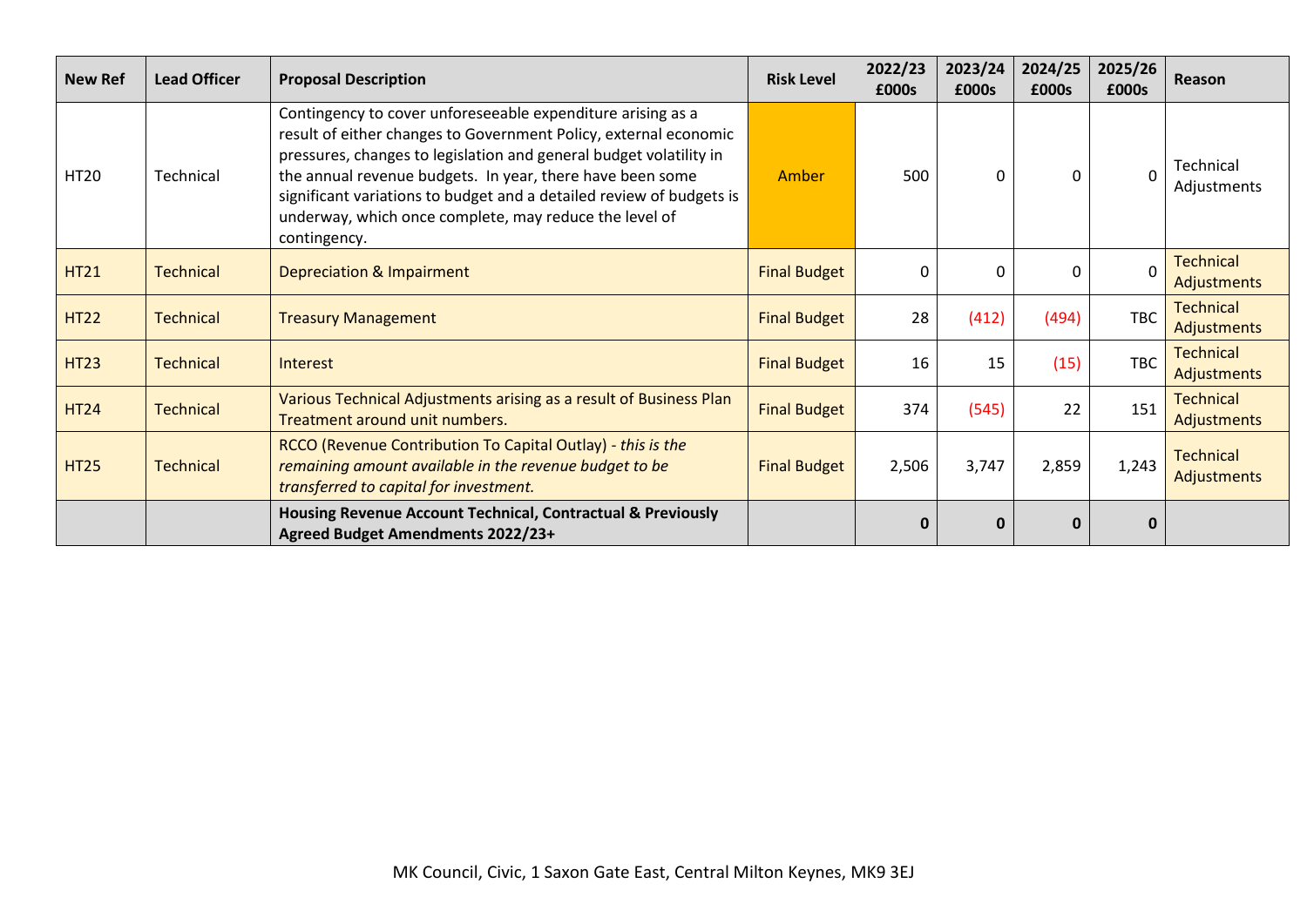| <b>Assumption</b>                        | Old<br><b>Baseline</b><br>(Average<br>30 year) |                  | 2022/23 2023/24  | 2024/25-<br>2026-27 | $2027+$          | <b>Comment</b>                                                                                                                                                                                                                                                                                                                                                                                                                                 |
|------------------------------------------|------------------------------------------------|------------------|------------------|---------------------|------------------|------------------------------------------------------------------------------------------------------------------------------------------------------------------------------------------------------------------------------------------------------------------------------------------------------------------------------------------------------------------------------------------------------------------------------------------------|
| Price inflation (CPI)                    | 2.88%                                          | 3.10%            | 4.00%            | $2.60% -$<br>2.00%  | 2.00%            | CPI at September 2021 is 3.1% and current forecasts indicate an increase to 4% during<br>23/24 before falling back to 2.6% in 24/25 and 2% in 25/26 (based on the Chancellors<br>recent statement in the autumn budget).                                                                                                                                                                                                                       |
| Rent inflation (CPI+1%) 3.83%            |                                                | 4.10%            | 5.00%            | $3.60% -$<br>3.00%  | 3.00%            | Current rent policy allows for CPI + 1%. This has been modelled across the life of the<br>Business Plan, linked to assumptions above.                                                                                                                                                                                                                                                                                                          |
| Building inflation (BCIS) 0.46%          | $RPI +$                                        | $RPI +$<br>0.50% | $RPI +$<br>0.50% | $RPI +$<br>0.50%    | $RPI +$<br>0.50% | No change from previous year.                                                                                                                                                                                                                                                                                                                                                                                                                  |
| Interest Rate on<br>borrowing            | 3.83%                                          | 2.50%            | 2.50%            | $2.50% -$<br>3.25%  | 3.25%            | No change from previous year.                                                                                                                                                                                                                                                                                                                                                                                                                  |
| Interest Rate on<br>balances             | 1.71%                                          | 0.10%            | 0.10%            | $0.25% -$<br>2.00%  | 2.00%            | No change from previous year.                                                                                                                                                                                                                                                                                                                                                                                                                  |
| RTB sales (total not<br>avg.)            | 32.35                                          | 30               | 27               | 24-18               | 15               | Quantity of good quality stock has been eroded in previous years through RTB. This has<br>resulted in less stock likely to be attractive for RTB.                                                                                                                                                                                                                                                                                              |
| <b>Prudent Minimum</b><br>Balance        | £7.259m<br>(TBC)                               | £7.3m            | E7.3m            | £7.6m               | £7.8m            | No significant movement on risk profile of HRA so remains the same as last year. This<br>will be increased annually linked to inflation (i.e., growing size of the budget).                                                                                                                                                                                                                                                                    |
| <b>Provision for Voids</b>               | 0.90%                                          | 0.90%            | 0.80%            | $0.7% -$<br>0.6%    | 0.50%            | Voids performance is currently challenging due to several issues around quality of stock,<br>processes, and performance, all of which are currently being reviewed in order to reduce<br>this cost. Early years of the business plan currently reflect performance with a targeted<br>reduction built in.                                                                                                                                      |
| Provision for Bad Debt 1.27%             |                                                | 1.50%            | 1.50%            | 1.50%-<br>1.25%     | 1.25%            | Given the current economic climate and expected cost pressure increases, alongside a<br>squeeze on income, we are expecting to see an increase in Bad Debt in the early years of<br>the plan. Mitigating actions identified, together with the Chancellors stated aim of<br>reducing taxes by the end of this Parliament will lead to an improvement in general<br>economic conditions, and reduction in Bad Debt back to near current levels. |
| Loss of Stock through<br>Rationalisation |                                                | l10              | 10               | 10                  | 10               | Condition of stock is expected to result in units being lost as the Asset Management<br>Strategy informs our future investment decisions.                                                                                                                                                                                                                                                                                                      |